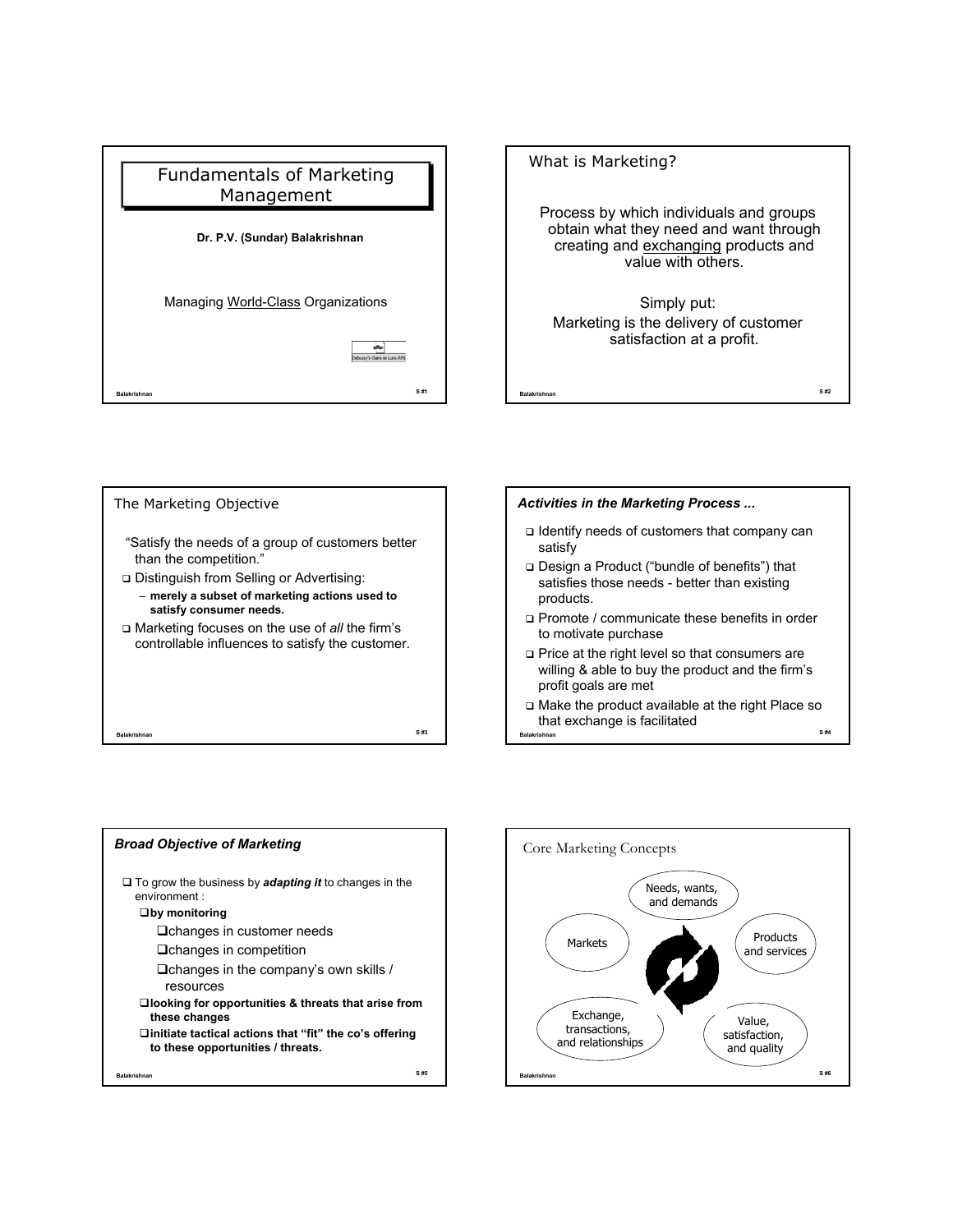

| Products                                                                                                          |      |
|-------------------------------------------------------------------------------------------------------------------|------|
| $\bullet$ A bundle of Attributes that provide Consumers<br>with certain Benefits.                                 |      |
| $\bullet$ Also called                                                                                             |      |
| - Resource; Marketing Offer; Customer Solution                                                                    |      |
| $\blacktriangleright$ Fx: Drill Bits.                                                                             |      |
| - Benefits provided?                                                                                              |      |
| Sellers who focus on the Specific product rather<br>than the Benefits provided suffer from "Marketing<br>Myopia". |      |
| <b>Balakrishnan</b>                                                                                               | S #9 |





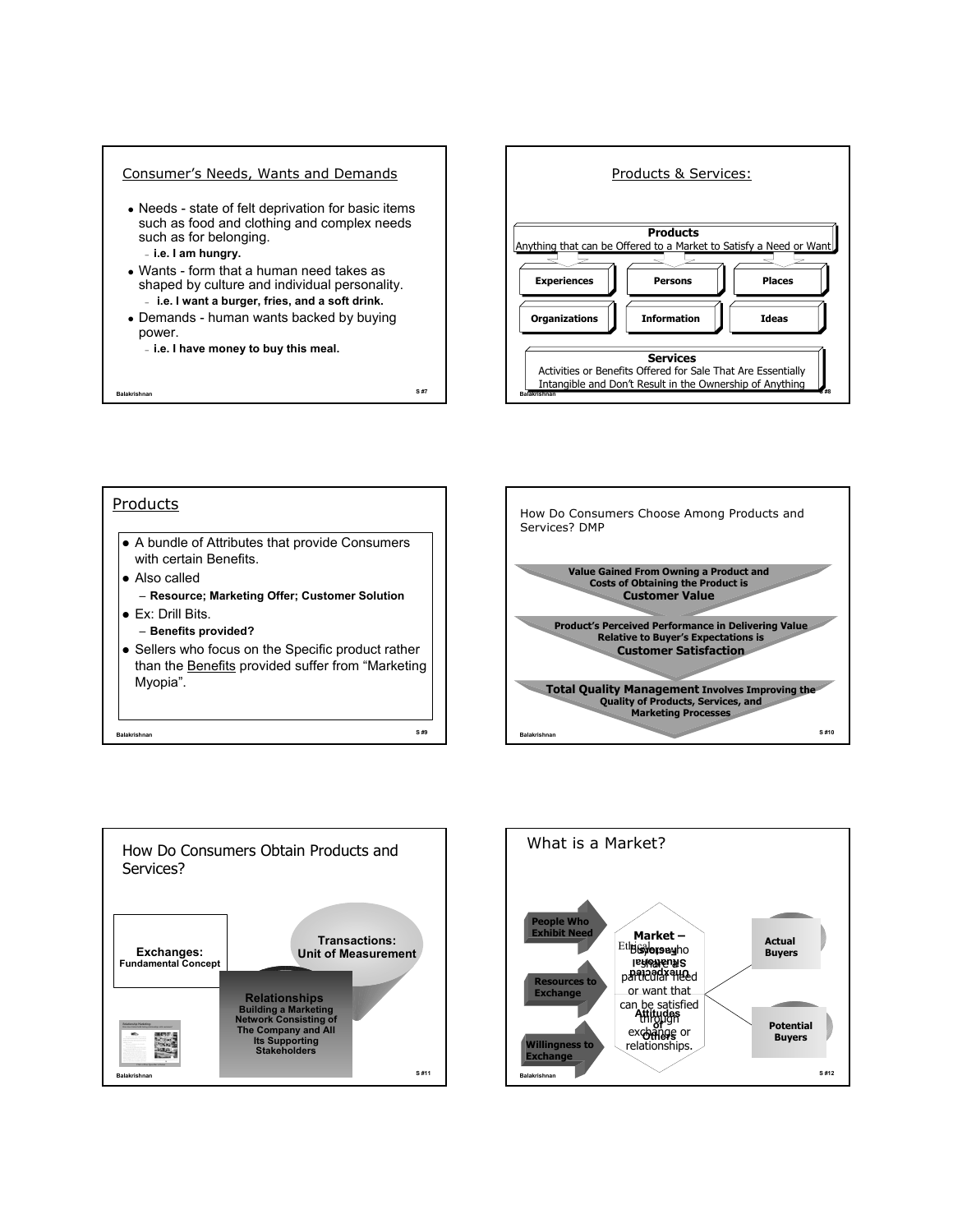









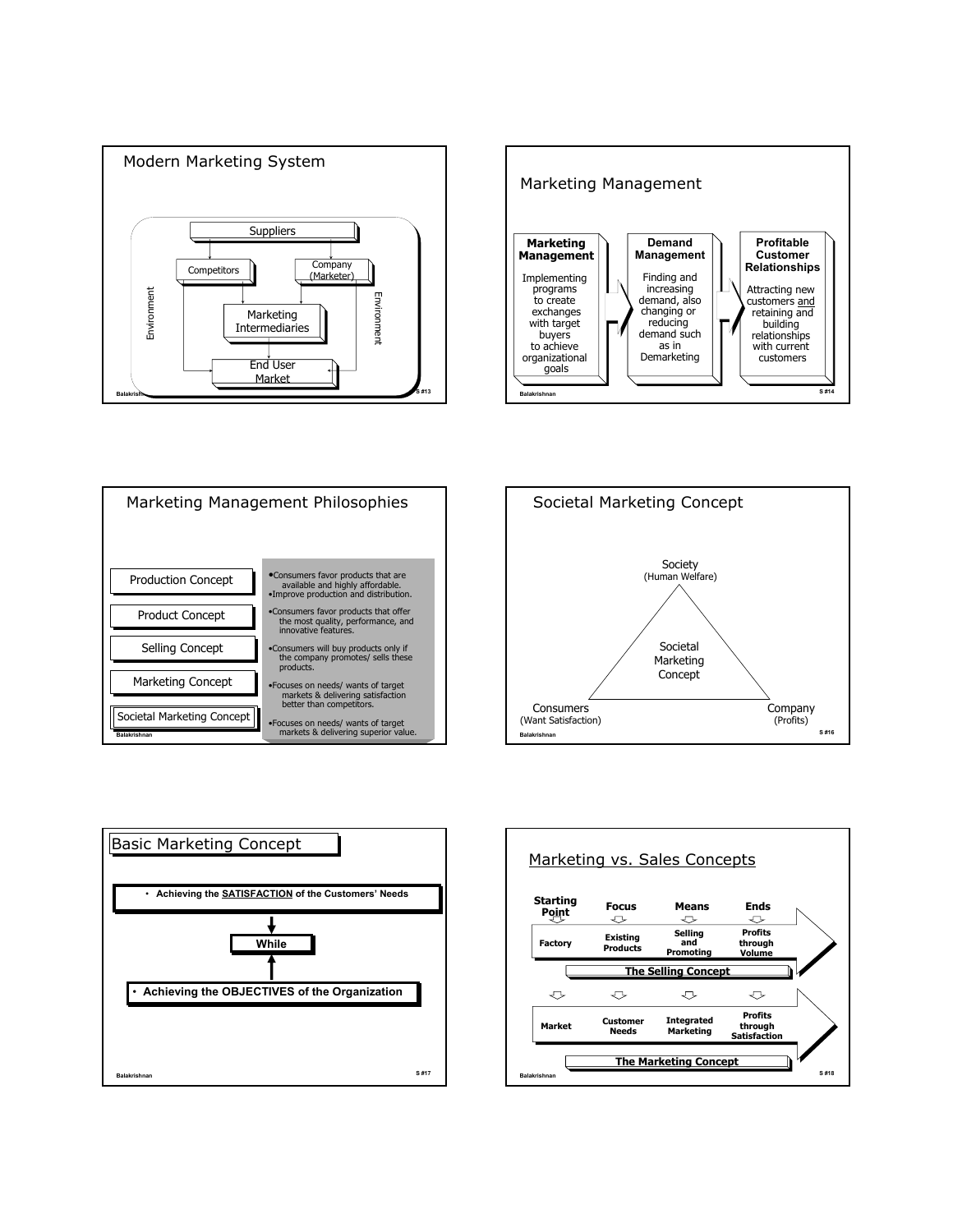









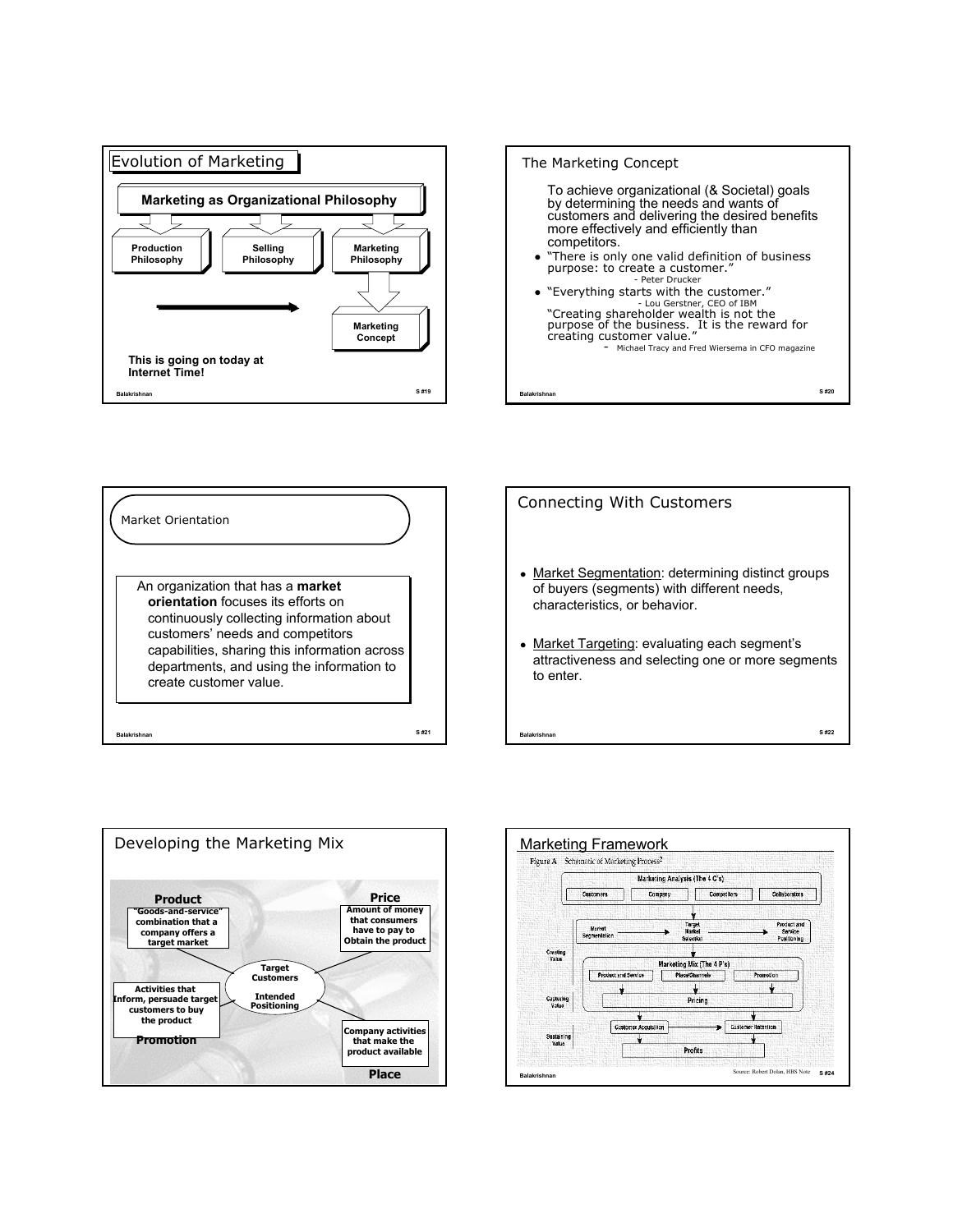



## **Consumer Benefits**

Create value for consumers and benefit producers through the four utilities:

• *Form utility*–having a product or service in the form you want it by to make it more appealing to buyers.

• *Time utility*–having a product or serviced when you want it.

• *Place utility*–having a product or service where you want it.

• *Possession utility*–helping buyers to take possession of a product or service.

**Balakrishnan S #27**